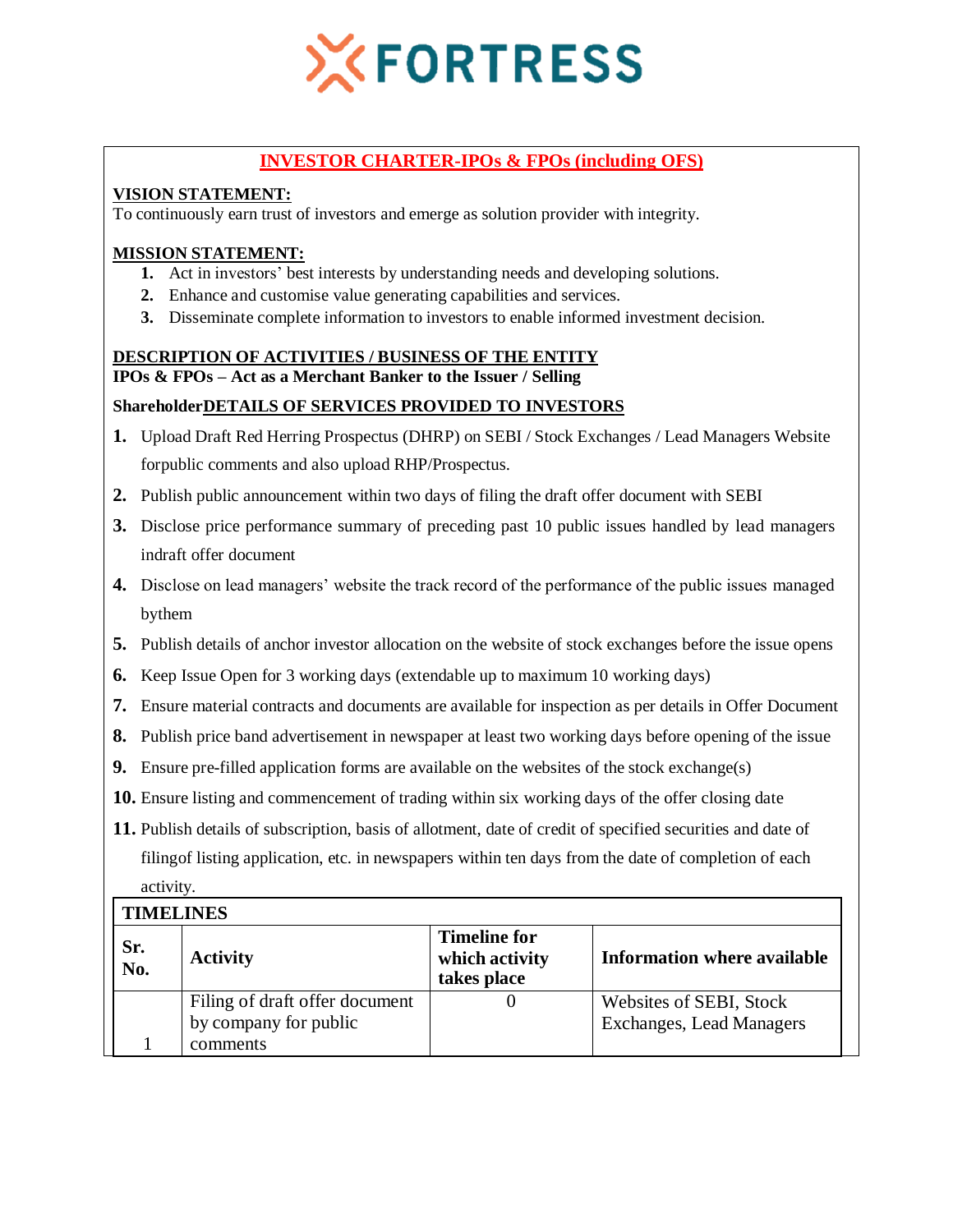

|                | <b>Public Announcement</b>                                           | Within 2 days of<br>filing DoD with              | Newspaper - English,<br>regional, Hindi                                   |
|----------------|----------------------------------------------------------------------|--------------------------------------------------|---------------------------------------------------------------------------|
| $\overline{2}$ |                                                                      | <b>SEBI</b>                                      |                                                                           |
| 3              | Details of anchor investors<br>allocation                            | 1 day before issue<br>opening date               | <b>Stock Exchanges website</b>                                            |
| $\overline{4}$ | Issue opening date                                                   | 3 working days<br>after filing RHP<br>with RoC   | <b>Stock Exchanges website</b>                                            |
| 5              | Availability of application<br>forms                                 | Till issue closure<br>date                       | <b>Stock Exchanges website</b>                                            |
| 6              | Availability of material<br>documents for inspection by<br>investors | Till issue closure<br>date                       | Address given in Offer<br>Document                                        |
| 7              | Availability of General<br><b>Information Document</b>               | Till issue closure<br>date                       | LM website and stock<br>exchange website                                  |
| 8              | <b>Price Band Advertisement</b>                                      | 2 working days<br>prior to issue<br>opening date | Newspaper advertisement                                                   |
| 9              | Total demand in the issue                                            | Issue closure date                               | Stock exchanges website on<br>hourly basis                                |
| 10             | Commencement of trading                                              | within 6 working<br>days                         | Newspaper advertisement                                                   |
| 11             | Delay in unblocking ASBA<br><b>Accounts</b>                          | More than 4<br>working days                      | Compensation to investor<br>@Rs. 100/day by intermediary<br>causing delay |
| 12             | Advertisement on subscription<br>and basis of allotment              | Within 10 days                                   | Newspaper advertisement                                                   |
| 13             | Allotment status and allotment<br>advice                             | Completion of<br>basis of allotment              | By email / post                                                           |

# **RIGHTS OF INVESTORS**

- **1.** Investors can request for a copy of the offer document and / or application form from the issuer/ Lead Manager(s)
- **2.** Retail investors are allowed to cancel their bids before issue closing date
- **3.** In case of delay in unblocking of amounts blocked through the UPI Mechanism exceeding four working days from the offer closing date, the Bidder shall be compensated by the intermediary responsible for causing such delay in unblocking
- **4.** Investors will get SMS w.r.t. allotment status and allotment advice will be sent in through email / physical to successful allottees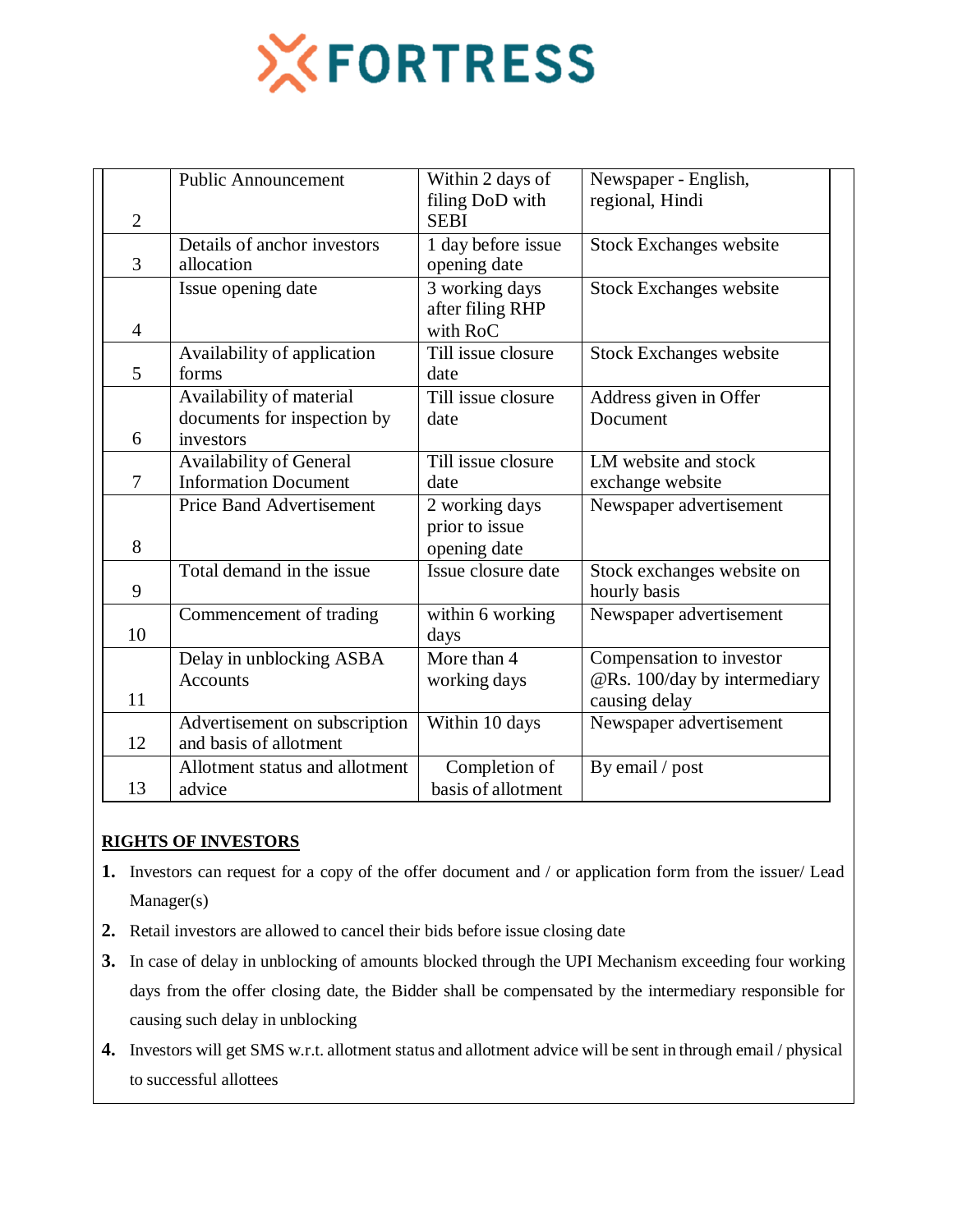

**5.** If allotted shares, all Rights as a Shareholder (as per Offer Document)

# **DOS AND DON'TS FOR THE INVESTORS**

## **Dos**

- **1.** Check eligibility to invest in the RHP and under applicable law, rules, regulations, guidelines and approvals
- **2.** Submit bids only thru ASBA (other than Anchor Investors)
- **3.** Read all instructions carefully in the Bid cum Application Form
- **4.** Ensure that Bid cum Application Form bearing the stamp of a Designated Intermediary is submitted tothe Designated Intermediary at the Bidding Centre within the prescribed time
- **5.** Ensure you have funds equal to the Bid Amount in the ASBA Account maintained with the SCSB
- **6.** Ensure that name(s) given in the Bid cum Application Form is/are exactly the same as the name(s) inwhich the beneficiary account is held with the Depository Participant

## **Don'ts**

- **1.** Do not Bid for lower than the minimum Bid size
- **2.** Do not submit the Bid for an amount more than funds available in your ASBA account
- **3.** If you are a Retail bidder and are using UPI mechanism, do not submit more than one ASBA Form foreach UPI ID
- **4.** Do not submit a Bid/revise a Bid with a price less than the Floor Price or higher than the Cap Price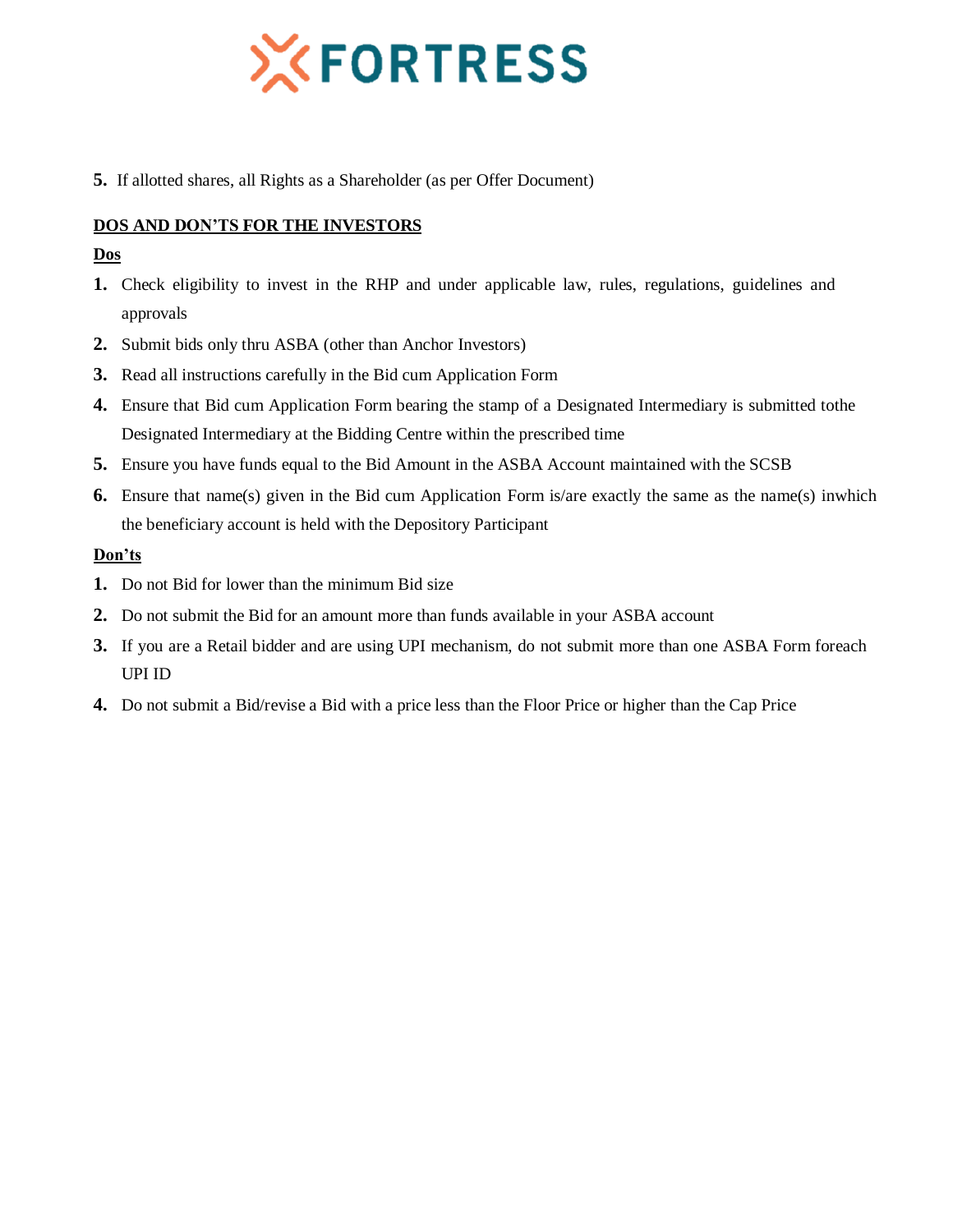# **XFORTRESS**

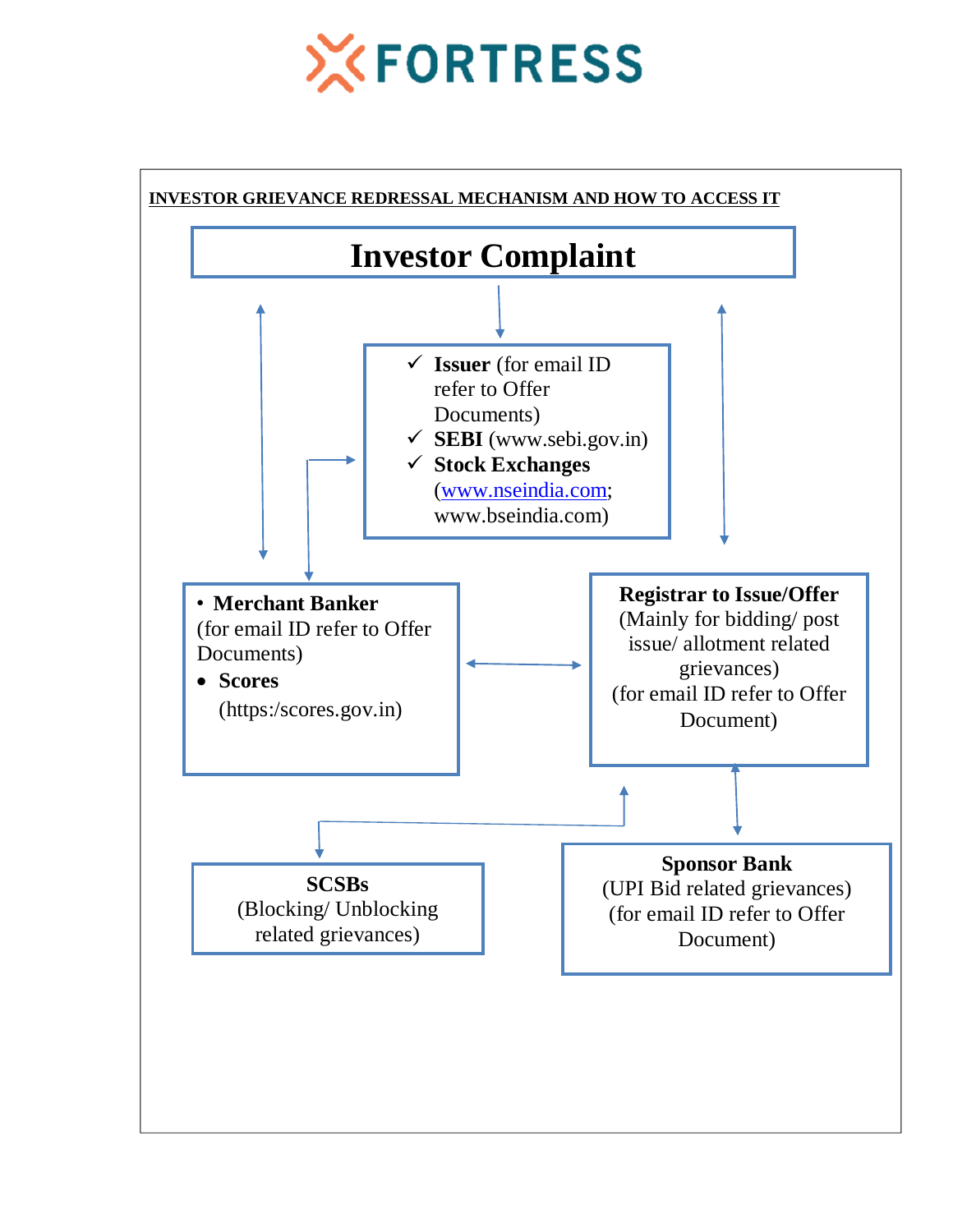

#### **TIMELINES FOR RESOLUTION OF INVESTOR GRIEVANCES IN IPOs /FPOs)**

| Sr. No         | <b>Activity</b>                                                                                                                                                          | No. of<br>calendar days |  |
|----------------|--------------------------------------------------------------------------------------------------------------------------------------------------------------------------|-------------------------|--|
|                | Investor grievance received by the lead manager                                                                                                                          | T                       |  |
| 2              | Manager to the offer to identify the concerned intermediary and it shall be<br>endeavoured to forward the grievance to the concerned intermediary/ies on<br>T day itself | $T+1$                   |  |
| 3              | The concerned intermediary/ies to respond to the lead manager with an<br>acceptable reply / proof of resolution                                                          | X                       |  |
| 5              | Lead manager, the concerned intermediary/ies and the investor shall<br>exchange between themselves additional information related to the<br>grievance, wherever required | Between T and<br>X      |  |
| $\overline{4}$ | LM to reply to the investor with the reply $\prime$ proof of resolution                                                                                                  | $X+3$                   |  |
| 5              | Best efforts will be undertaken by lead manager to resolve the grievance within T+30                                                                                     |                         |  |

#### **Nature of investor grievance for which the aforesaid timeline is applicable**

- **1.** Delay in unblocking of funds
- **2.** Non allotment / partial allotment of securities
- **3.** Non receipt of securities in demat account
- **4.** Amount blocked but application not bid
- **5.** Application bid but amount not blocked
- **6.** Any other nature as may be informed from time to time

## **Mode of receipt of investor grievance**

The following modes of receipt will be considered valid for processing the grievances in the timelines discussed above

- **1.** Letter from the investor addressed to the lead manager at its address mentioned in the offer document, detailing nature of grievance, details of application, details of bank account, date of application etc
- **2.** E-mail from the investor addressed to the lead manager at its e-mail ID mentioned in the offer document, detailing nature of grievance, details of application, details of bank account, date of application etc
- **3.** On SEBI Complaints Redress System (SCORES) platform.

#### **Nature of enquiries for which the lead manager shall respond to / escalated promptly**

- **1.** Availability of application form
- **2.** Availability of offer document